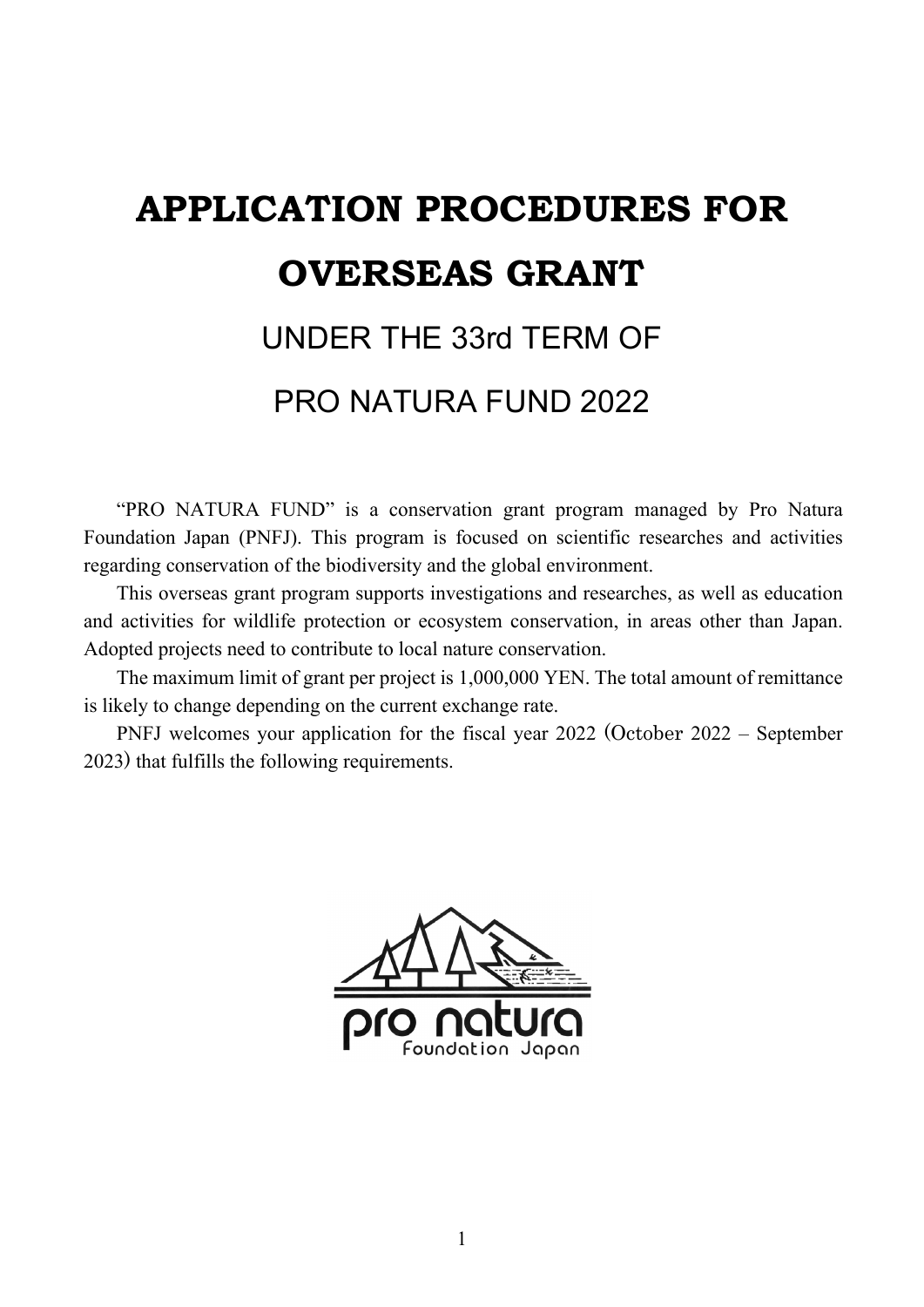#### **1. SUBJECTS**

Projects that are qualified to be granted by PRO NATURA FUND include:

- 1) Research projects such as;
	- Biological, ecological and geomorphological basic investigations and studies aiming at local nature conservation.

- Studies on appropriate management and conservation of the environment of land areas such as forests, and aquatic areas such as tidal flats, seaweed beds and estuaries.

- Investigations and studies on endangered animal and plant species.
- Investigations and studies on alien species (including domestic invasive species).
- Investigations and studies that aim to solve ongoing nature conservation problems.
- Development of research methods that contributes to solve nature conservation problems.
- 2) Activity projects such as;
	- Conservation of flora and fauna, ecosystems, geological features or hydrological environment.

- Promotion of conservational and environmental education, and awareness raising of nature conservation thought.

- Publication/production of booklets, books and video contents that address nature conservation.

- Hosting of symposia, seminars or events that address nature conservation.
- 3) A combination of 1) and 2).

## **2. QUALIFICATIONS OF PROJECTS**

All projects to be granted must fulfill the following requirements:

- 1) The research and/or activity should contribute to conservation and sustainable use of natural resources in the local area.
- 2) Outcomes of the project should be published effectively in the countries concerned, and should not bring any benefit or disadvantage to specific political parties, religions, races, tribes, social hierarchies, *etc*.
- 3) Project results should not be used to secure profits for commercial purposes.
- 4) Projects that are part of activities of particular political parties, religions etc. are not applicable.
- 5) Projects that are commissioned by other organizations are not applicable.
- 6) Accounting procedures must be properly carried out and accurately reported to the secretariat of PNFJ.
- 7) The grantee must respond quickly when PNFJ asked about the status of project implementation.
- 8) Project proposals should not be made simultaneously to any other organization in Japan.

## **3. QUALIFICATIONS FOR APPLICANTS**

The grant is applicable for groups only (at least consist of 3 members). The applicant group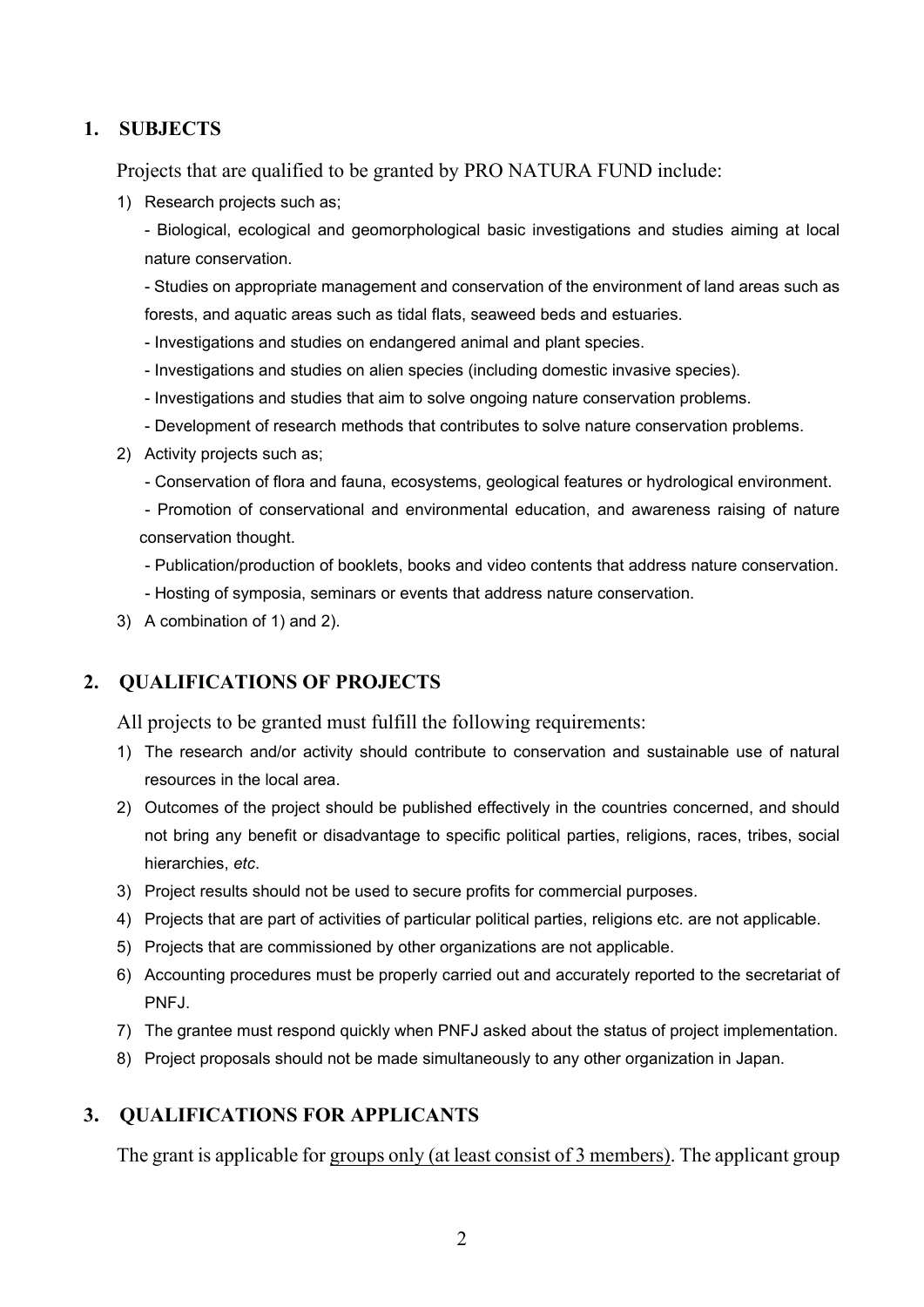needs to fulfill the following criteria:

- 1) The applicant group must be capable of carrying out researches and/or conservation activities in a local field.
- 2) The applicant group should have an excellent achievement in researches and/or activities that contribute to nature conservation in the area concerned.
- 3) The applicant group must include a project leader, a sub-leader, and an accountant. An accountant must be a Japanese member.
- 4) The representative applicant (project leader) should live in the country where the project will be implemented, and should have a deep understanding of the field and the community in the area. A person living in Japan can be a group member, but cannot be the representative applicant.
- 5) The applicant group must include more than one Japanese members, who know the group members well, understand the details of the project, and are capable of being a liaison between the group and PNFJ. At least one of the Japanese members needs to live in the country or the region concerned.

#### **4. ROLE OF JAPANESE MEMBER(S)**

Japanese members are essential to help communications between the project group and PNFJ.

Japanese members must be capable of making contact with the project group and the PNFJ secretariat in any circumstances, even when the project becomes no longer continuable due to unpredictable accidents such as political turmoil.

Obligations of the Japanese member(s):

- 1) To translate an application form and send it to the secretariat of PNFJ.
- 2) To translate an interim report, to make comments on the report from an expert point of view, and to submit it to the secretariat of PNFJ.
- 3) To be an accountant in the project.
- 4) To translate the summary of a final report, and to submit it to the secretariat of PNFJ.
- 5) To make sure the final report and the account report to be made properly.
- 6) To check contents of the final report and to make corrections if necessary.
- 7) To attend a meeting for presentation of outcomes (online), which will be held in late November or early December 2023

Note: If there are several Japanese members in the group, please make sure to clarify each role.

#### **5. TERM OF THE PROJECT AND THE MAXIMUM AMOUNT OF GRANT**

Any project plan should be for a single year. The term is from October 2022 to September 2023. The maximum amount of the grant is 1,000,000 yen. It is important to note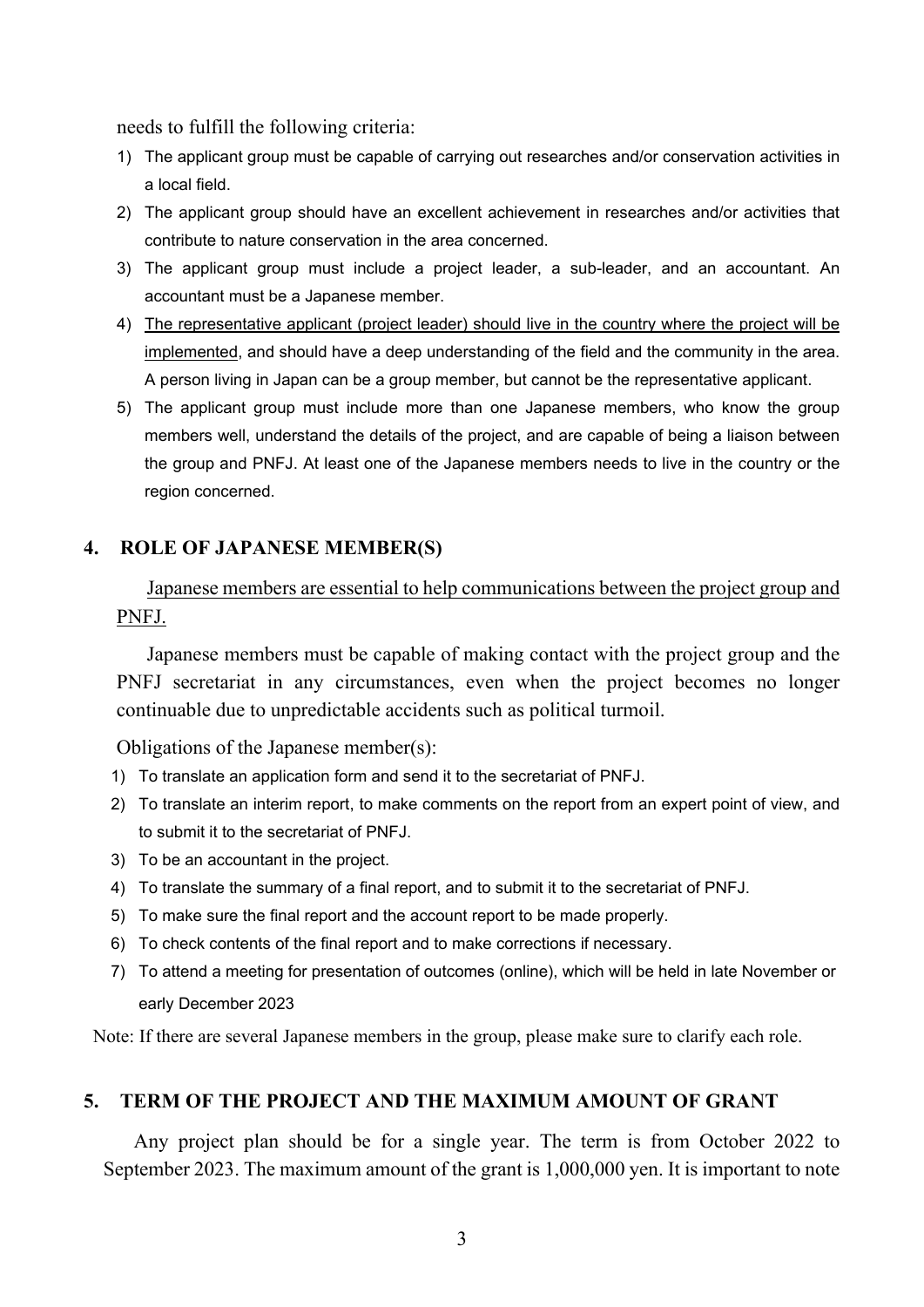that the total amount of remittance is subject to change depending on the current exchange rate.

## **6. SELECTION OF APPLICATIONS**

All applications are to be reviewed fairly by the judging committee. The judging criteria are as follows:

- 1) Importance in terms of conservation Does the project deal with important objects and/or places in terms of nature conservation in the area?
- 2) Validity of the plan

Are the final goal, methods to achieve the goal, budget and term reasonable?

3) Efficacy of the outcome

Will the data and outcomes to be gained in the project be useful for further research, conservation activities and sustainable development of local communities?

After the final decision made by the board of trustees, we will notify the result through the Japanese member(s) by the end of September 2022. The secretariat of PNFJ will not answer any questions regarding the process of selections.

# **7. SCHEDULE**

| Application start:              | 1 June 2022                                         |
|---------------------------------|-----------------------------------------------------|
| Application close:              | 14 July 2022 by e-mail                              |
| Announcement of the result:     | End of September 2022                               |
| Funding term:                   | 1 October 2022 - 30 September 2023                  |
| First remittance of the grant:  | Early in October 2022 (after the confirmation of    |
|                                 | memorandum)                                         |
| Interim report:                 | 31 March 2023                                       |
| Second remittance of the grant: | Early in April 2023 (after reception of the interim |
|                                 | report)                                             |
| Submission of final report:     | 30 November 2023                                    |
| Result presentation session:    | Late in November or early in December 2023          |

# **8**.**APPLICATION PROCEDURE**

1) The applicant needs to download the application documents from the PNFJ website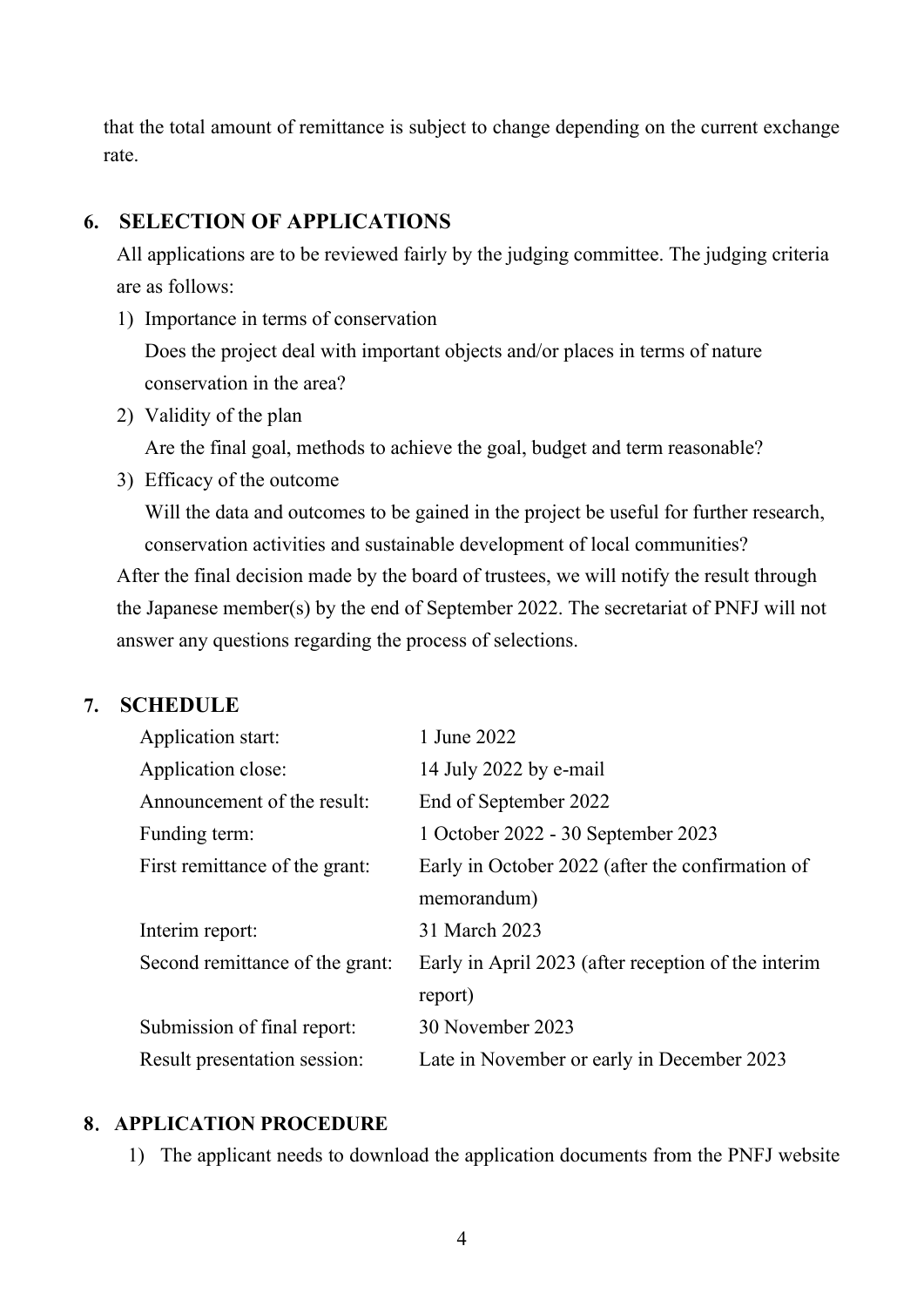below. The website is all in Japanese, so the applicant may need to ask Japanese member(s) to download the documents.

https://www.pronaturajapan.com/foundation/pronatura\_fund.html

- 2) Applicants must complete Application Form and Expenditure Schedule sheet in English or Japanese. If written in English, the completed documents should be sent to the Japanese member, and the Japanese member needs to make a translated version.
- 3) The Japanese member is responsible to send all application documents to the secretariat of PNFJ. The following documents must be included;
	- a) Application Form (A4×7 pages, written by applicant).
	- b) Expenditure Schedule (A4x2 pages, Excel sheet, written by applicant)
	- c) Japanese translation of the application form (A4×7 pages, written by Japanese member).
	- d) Japanese translation of the expenditure schedule (A4x2 pages, Excel sheet, written by Japanese member)
- 4) Submission: please send by e-mail.

Sending PDF format via e-mail

Please fulfill all application documents and send them to the address below by  $14<sup>th</sup>$  July 2022. When sending, please transform Word documents to PDF format. Expenditure sheet needs also be transformed to PDF format, and combined with application form into one file

office@pronaturajapan.com

#### **Note:**

- (1) All the application documents should be sent via Japanese member.
- (2) Delayed applications are not considered for the selection.
- (3) Additional sheets or additional materials to the application form are not accepted.
- (4) Confirmation e-mail will be sent after reception of the application documents. Please kindly contact us if the e-mail does not arrive.
- (5) All personal data on the application documents will be appropriately protected and managed according to the personal data protection policy of PNFJ.
- (6) Kindly note that the documents will not be returned to applicants.
- (7) When plant or animal species is mentioned, please add its scientific name.

#### **9. RESTRICTION OF EXPENDITURE**

The grant is to be used to carry out the project in the area concerned and to make report(s) on the project. The grant should **NOT** be used as salary for the applicants. Expenditure for food and beverages is not allowed, except lunches and refreshments in meetings. Please refer to the expenditure item list for further information.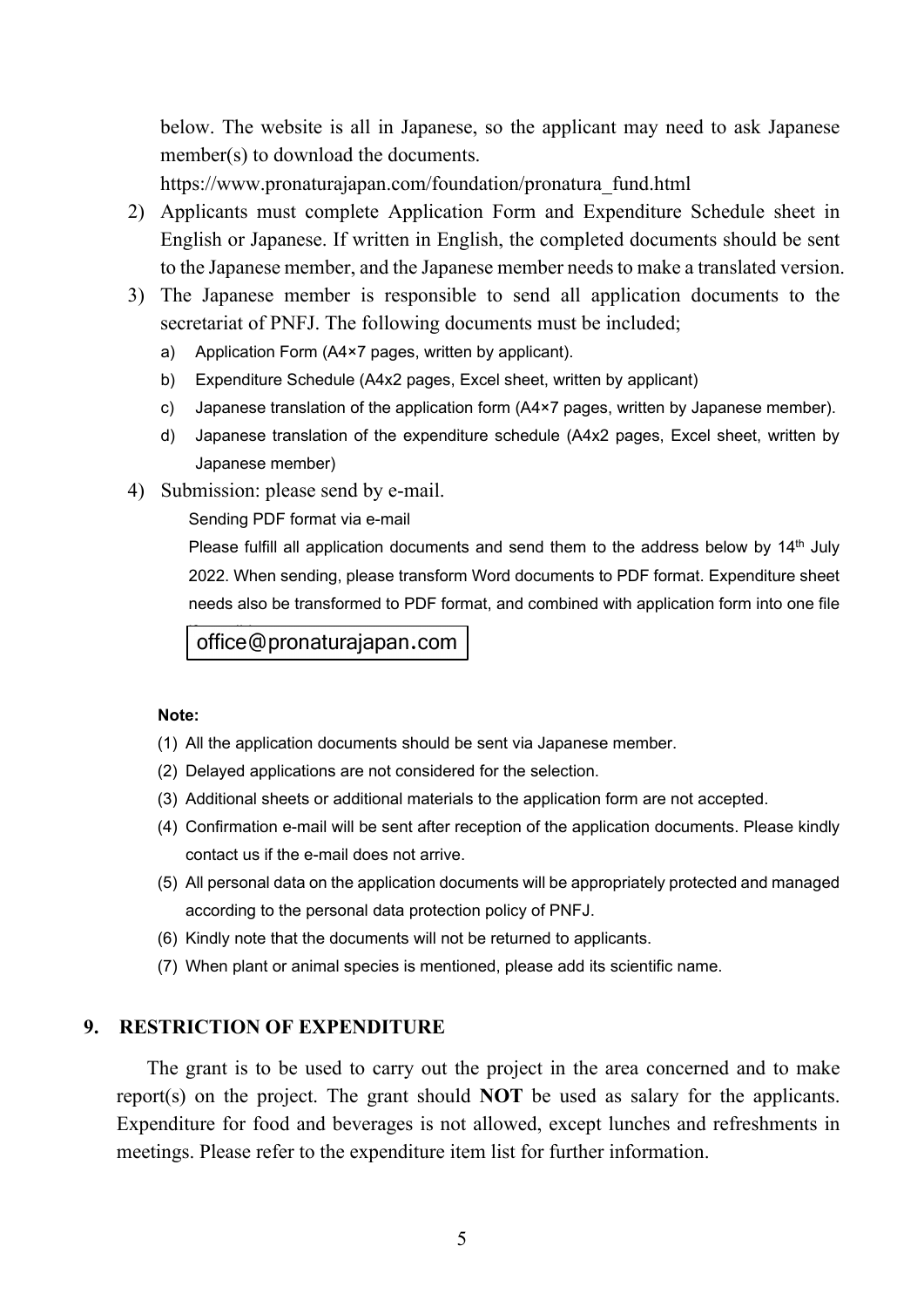A project group may need to submit "Plan Change Request" when the expenditure plan needs to be changed.

## **10**.**APPLICATION FORMAT**

 The application should be written in black and white. Size of the frame can be changed in each page, but do not add pages. The size of letters should be larger than 10 pt. Font type is free. The applicant may underline or boldface the important words in order to highlight the key points.

## **11**.**QUESTIONNAIRE**

 The applicant must answer the questionnaire which is attached in the application form. The answers will be utilized to the improvement of application system in this grant program in the future. The answer of questionnaire would not affect the evaluation of application. However, if the questionnaire page is empty, PNFJ will not accept the application.

## **12**.**FAILURES IN APPLICATION DOCUMENTS**

PNFJ will not accept the application if the application documents have any failures such as:

- Non-response to the questionnaire
- Adding pages in the application form
- Changing the format significantly

PNFJ strongly recommends applicants to have a check by third person before sending application documents.

## **13**.**OBLIGATION OF THE GRANTEE:**

1) To submit the receipt of grants immediately via Japanese member when the payment is confirmed.

- 2) To submit the interim report describing progress of the project by the end of March 2023 via Japanese member. The Japanese member needs to translate it and make some comments on it.
- 3) To submit the full report on both research/activity and account to the secretariat of PNFJ via Japanese member by the end of November 2023. The accountant must attach all receipts (or copies of them) of expenses to the account reports.

If failed to fulfill the above responsibilities, the grantee may be asked to return the funds.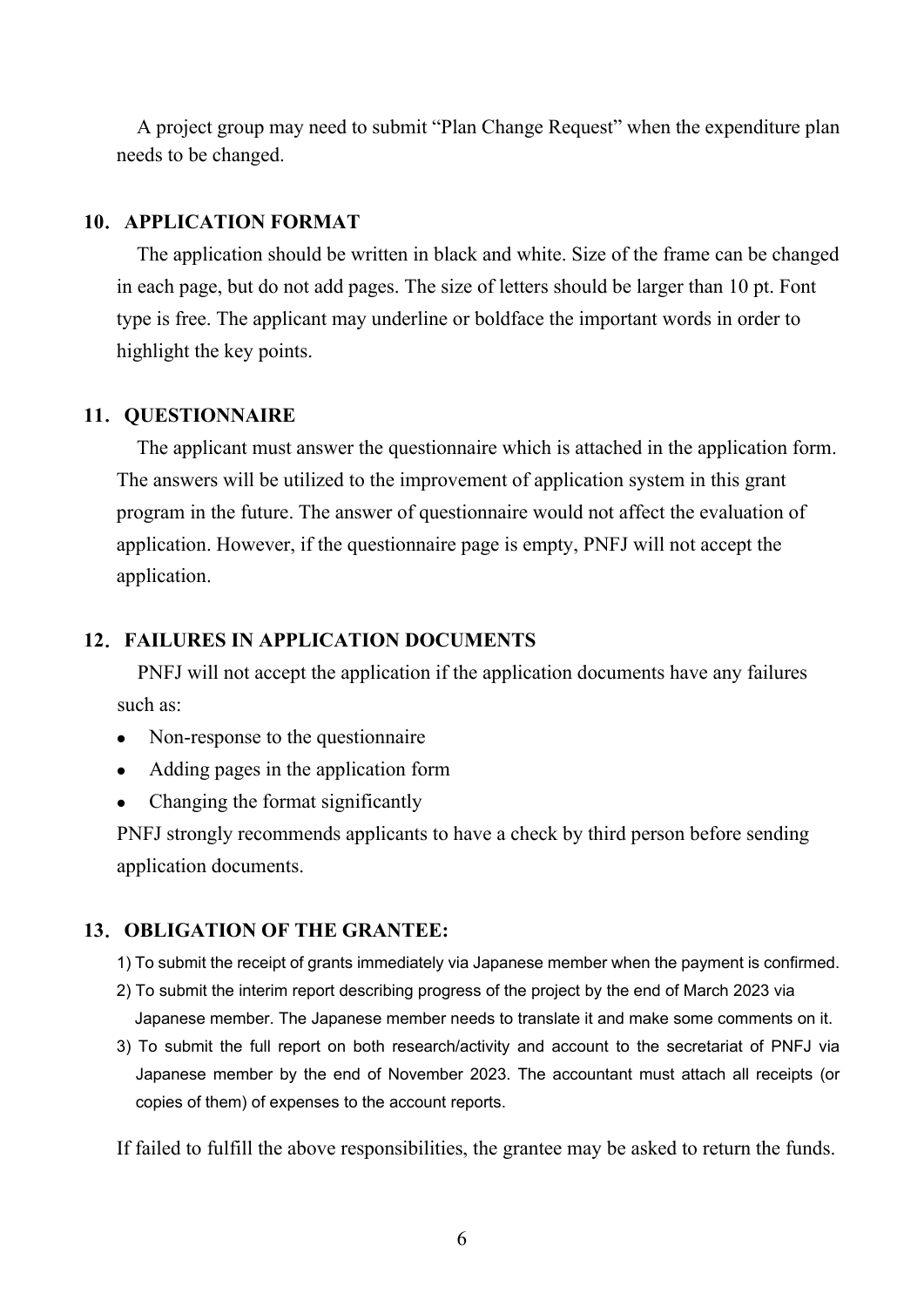#### **14. REMITTANCE OF GRANTS**

The funds will be remitted to grantees in two payments. The first portion will be remitted after the project fund contract is completed (in October 2022). The remaining portion will be remitted after PNFJ received the interim report (in April 2023).

The amount of funds will be stated in Japanese Yen. However, the remittance will be made in the currency specified by the applicant on the application form.

The currency exchange rate will be the rate on the remittance date; therefore the total amount of remittance may be subject to change depending on the exchange rate.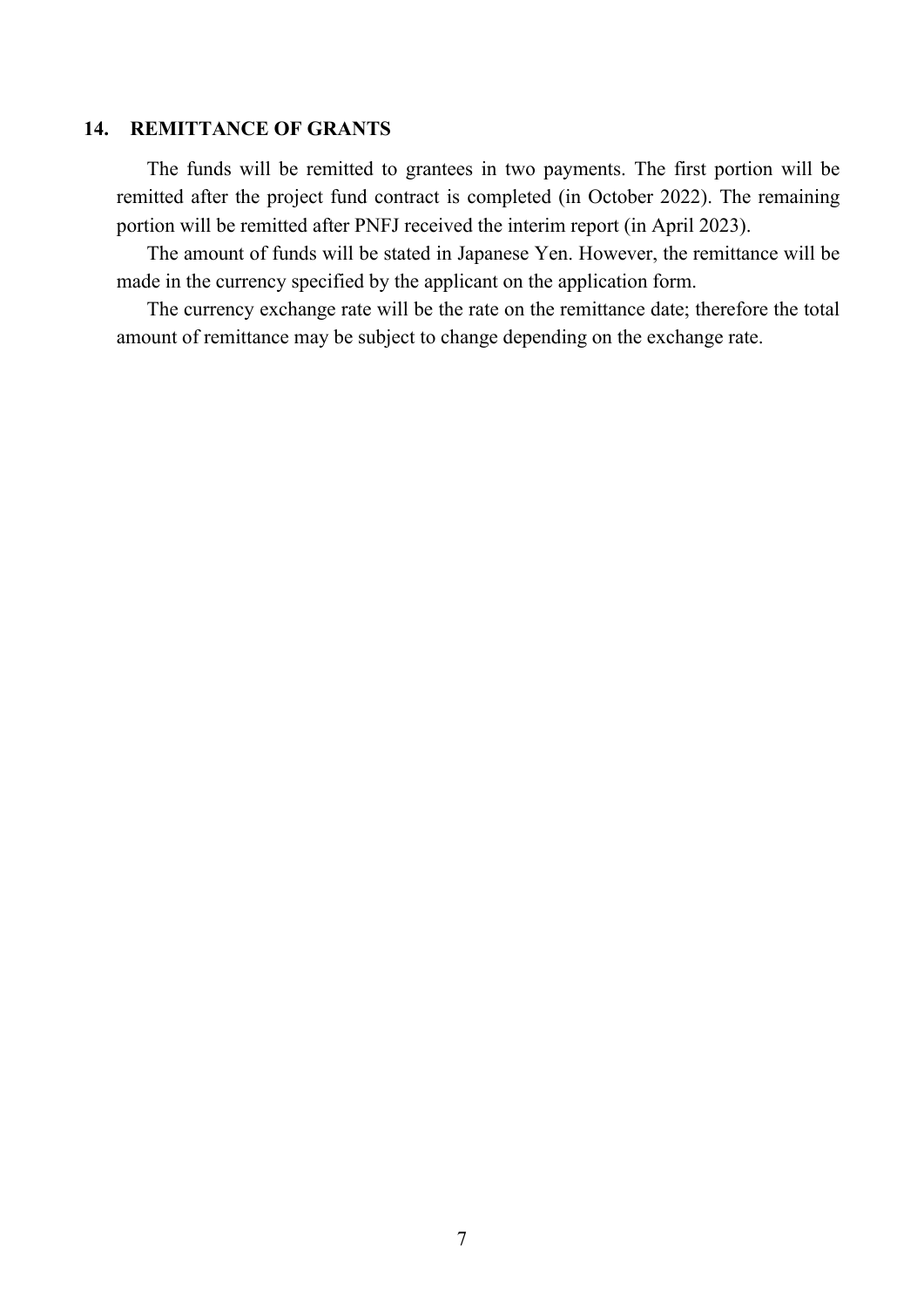Pro Natura Foundation Japan Shoto Annex 2F, 1-25-8 Shoto, Shibuya, Tokyo 150-0046 Japan

Phone: +81-3-54541789 Fax: +81-3-54542838 URL: https://www.pronaturajapan.com

E-mail : **office@pronaturajapan.com**